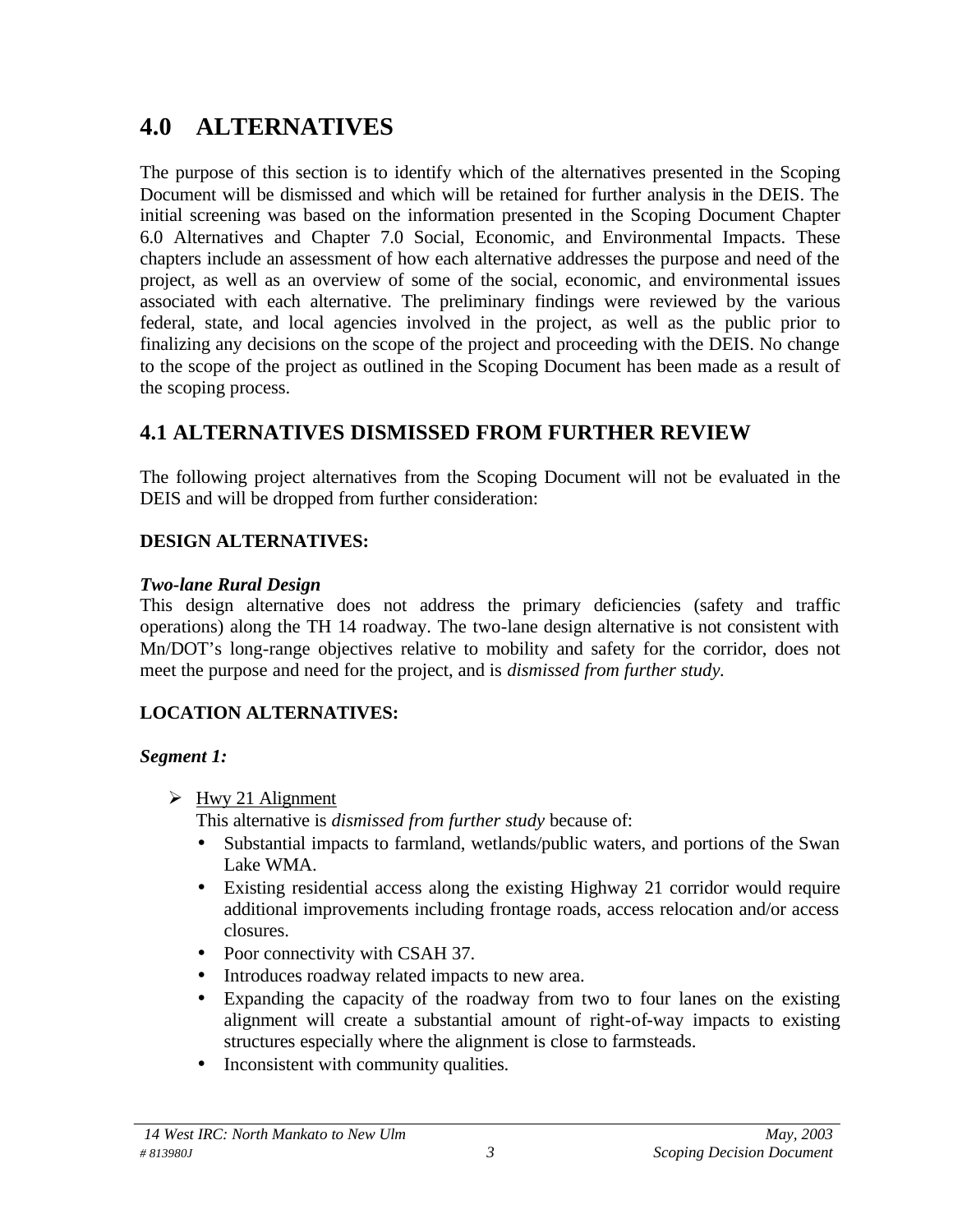$\triangleright$  Courtland/Hilltop Alignment

This alternative is *dismissed from further study* because it:

- Requires a large amount of right-of-way acquisition in undeveloped areas.
- Inconsistent with County land use policy for agricultural land preservation.
- Has poor connectivity with CSAH 37.
- Inconsistent with community qualities.

# *Segment 2:*

 $\triangleright$  Hwy 21 Alignment

This alternative is *dismissed from further study* because:

- Inconsistent with community qualities.
- The existing residential access along the existing CSAH 21 corridor would require an access management plan (frontage roads) to be in place to meet IRC access goals.
- The City of Courtland does not support this alternative because it is located too far from the City most likely resulting in negative impacts to its economic development.
- Substantial impacts to farmland, wetlands/public waters, and portions of the Swan Lake WMA.
- Route is circuitous.
- Expanding the capacity of the roadway from two to four lanes on the existing alignment will create a substantial amount of right-of-way impacts to existing structures especially where the alignment is close to buildings and farmsteads.
- $\triangleright$  Courtland Southern Bypass

This alternative is *dismissed from further study* because:

- Not consistent with community Comprehensive Land Use Plan.
- Inconsistent with community qualities.
- Requires the greatest amount of right-of-way acquisition in the urban area. Rightof-way impacts may eliminate existing residential/industrial development.
- Potential for bluff impacts high.
- Potential for noise impacts due to proximity to residential area.
- Divides residential housing on the south from the City's commercial/retail area.
- Requires the greatest amount of right-of-way acquisition.
- Erosion concerns due to the proximity of ridge.
- Aesthetic issues for nearby residents with river valley views.
- Potential wetland impacts.

# *Segment 3:*

 $\triangleright$  Nicollet Northern Bypass This alternative is *dismissed from further study* because: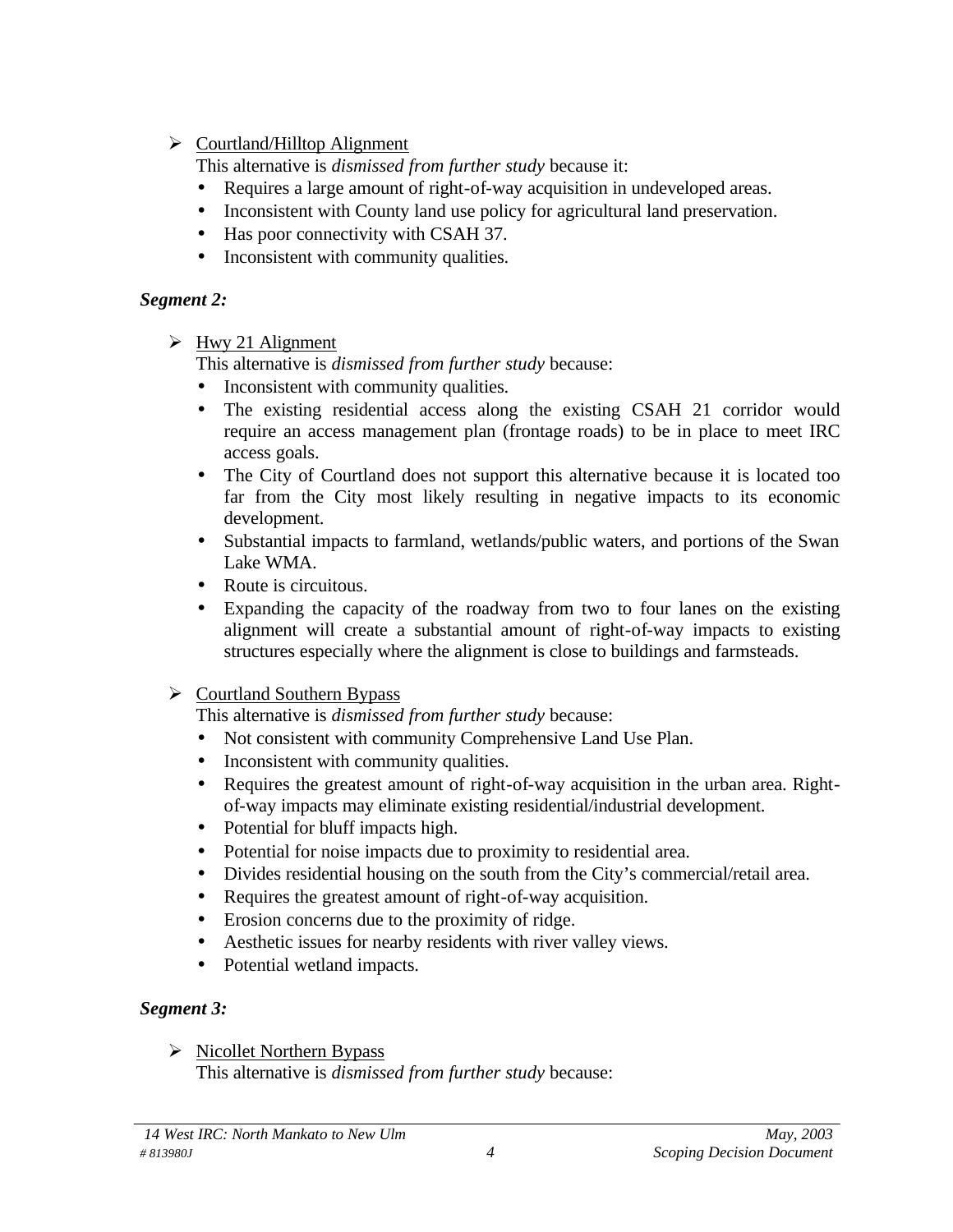- Potential for noise impacts to residents.
- Not consistent with community plans.
- Requires the largest amount of right-of-way acquisition in undeveloped areas.
- Economic development-moves corridor away from current commercial/retail area.
- Longer travel distance than southern bypass alternatives.
- Inconsistent with County land use policy for agricultural land preservation.
- Likely wetland impacts.
- Potential water quality concerns because of proximity to lakes and wetlands.
- $\triangleright$  Courtland-Nicollet Southern Bypass Connection

This alternative is *dismissed from further study* because:

- Requires a large amount of right-of-way acquisition in undeveloped areas.
- Not consistent with Nicollet County Zoning Ordinance and land use policy.
- Wetland and farmland impacts.
- Improvements would also need to be made to connect the corridor with TH 111 as required by the Constitutional Trunk Highway Routes.
- $\triangleright$  Hwy 25 Alignment

This alternative is *dismissed from further study* because:

- Existing residential access along the existing Highway 25 corridor would require an access management plan to be in place to meet IRC access goals.
- Right-of-way acquisition impacts to existing development along the roadway.
- Potential impacts to three cemeteries along CSAH 25.
- Increased farmland impacts.
- Potential wetland impacts.
- Additional watercourse crossings.
- Improvements would also need to be made to connect the corridor with TH 111 as required by the Constitutional Trunk Highway Routes.

# *Other:*

 $\triangleright$  Hwy 68 Alignment

This alternative is *dismissed from further study* for a number of reasons, including:

- Would not address any documented TH 14 deficiencies.
- Currently, TH 68 is not the route of choice for east-west movements in the area. Traffic volumes on TH 68 are 60 to 70 percent lower than on TH 14.
- Widening of TH 68 would risk impacts to wetlands, public waters, and rare, threatened & endangered species.
- Potential impacts to the State park land at the eastern end of the corridor.
- Expansion of TH 68 is not consistent with any local land use plans. The distance of the corridor from the Cities of Nicollet and Courtland would limit their potential for commercial development and economic growth.
- TH 68 would require a large amount of cut and fill because of the geography of the area.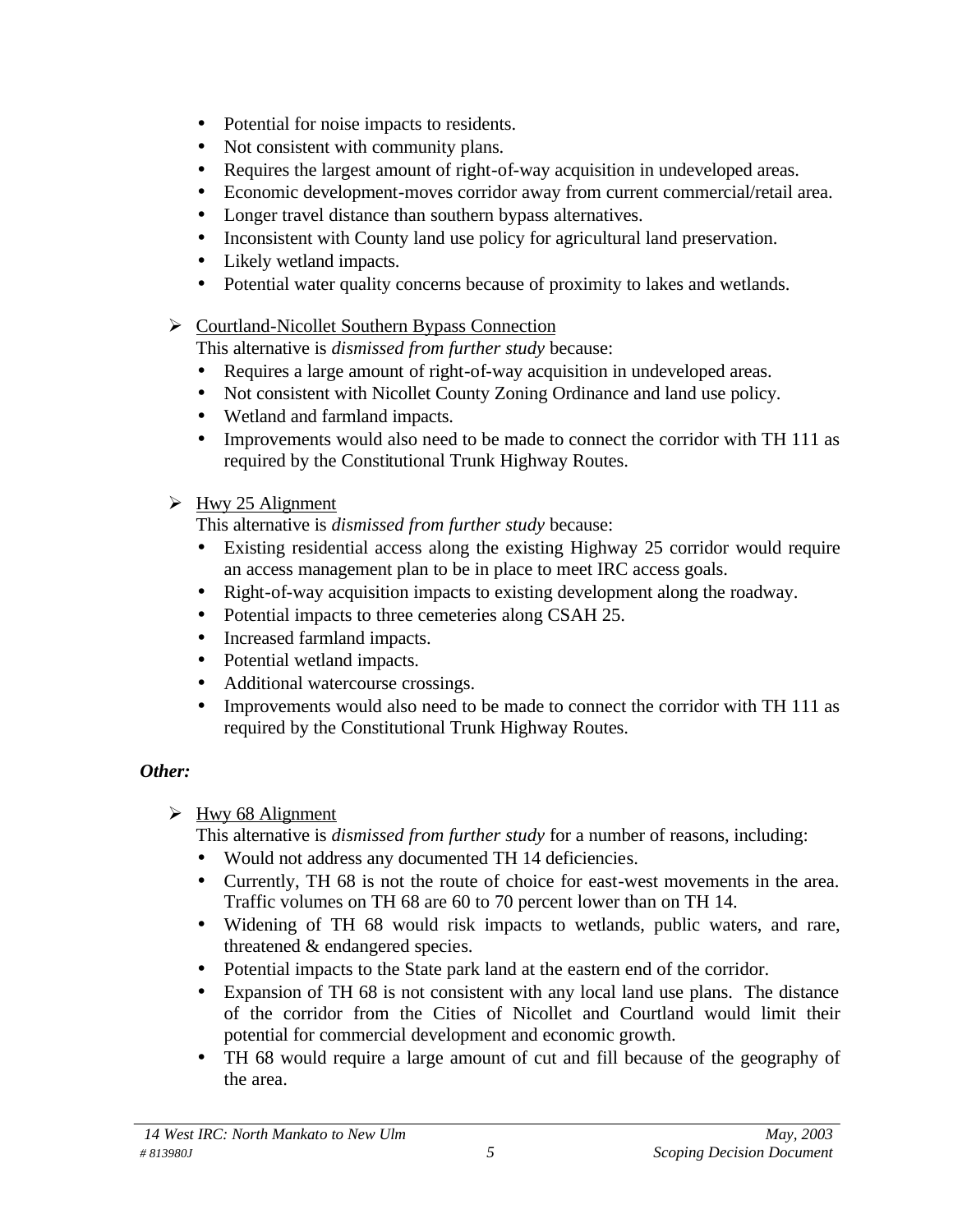• Improvements would also need to be made to connect the corridor with TH 111 as required by the Constitutional Trunk Highway Routes.

# **4.2 ALTERNATIVES RETAINED FOR FURTHER REVIEW**

The following alternatives will be *carried forward* in the DEIS:

#### **No-Build Alternative**

Under the No-Build Alternative, no changes to the transportation facilities would occur beyond already committed projects. Any improvements would be limited to regular pavement maintenance and minor transportation system management improvements. None of the safety issues or roadway design deficiencies would be addressed, and the future traffic would cause increased congestion and decreased mobility and safety for the roadway users. The No-Build Alternative will be retained and will serve as a baseline for comparison of the Build Alternatives.

#### **Build Alternatives**

#### *Design Alternatives:*

The four-lane Design Alternatives will be *retained for further analysis in the DEIS* because they are the most consistent with the purpose and need for the project (**Figure 1**).

- Four-Lane Urban
- Four-lane Rural

#### *Location Alternatives***:**

The following location alternatives (**Figure 2**) will be *retained for further analysis in the DEIS* because they most closely meet the purpose and need for the project, including:

- Reduce crashes and increase capacity by expanding to four lanes.
- Consistent with local land use planning.
- Consistent with Mn/DOT Interregional Corridor plans.

# **Segment 1:**

- ÿ Existing Alignment
- $\triangleright$  River Valley Alignment
- $\triangleright$  Hwy 14/15 Top of Bluff Alignment
- $\triangleright$  Hwy 14/15/37 Top of Bluff Alignment
- $\triangleright$  Courtland Top of Bluff Alignment

# **Segment 2:**

- $\triangleright$  Existing Alignment
- $\triangleright$  Courtland Northern Bypass #1
- $\triangleright$  Courtland Northern Bypass #2
- **Segment 3**:
	- $\triangleright$  Existing Alignment
	- $\triangleright$  Nicollet Southern Bypass #1
	- $\triangleright$  Nicollet Southern Bypass #2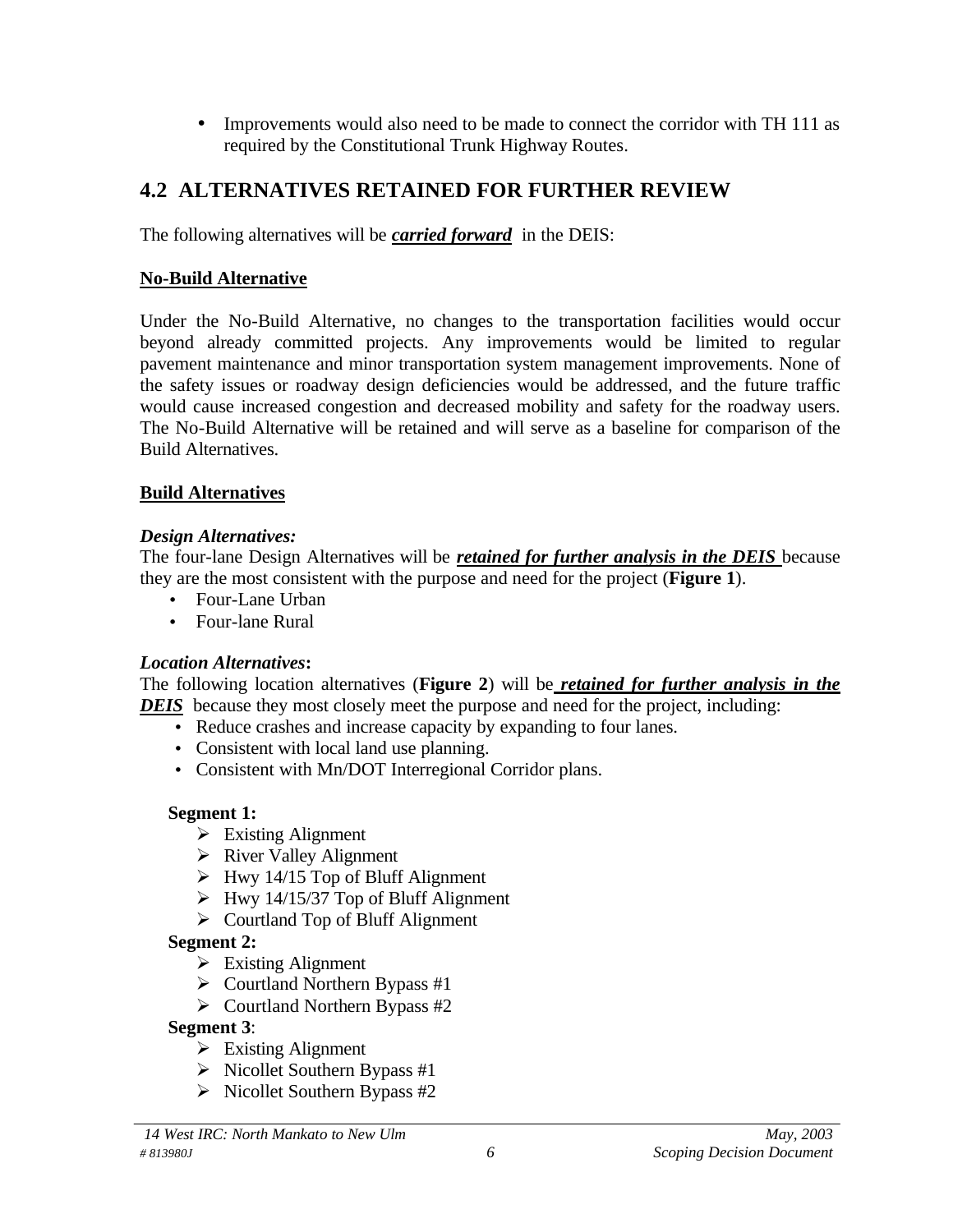